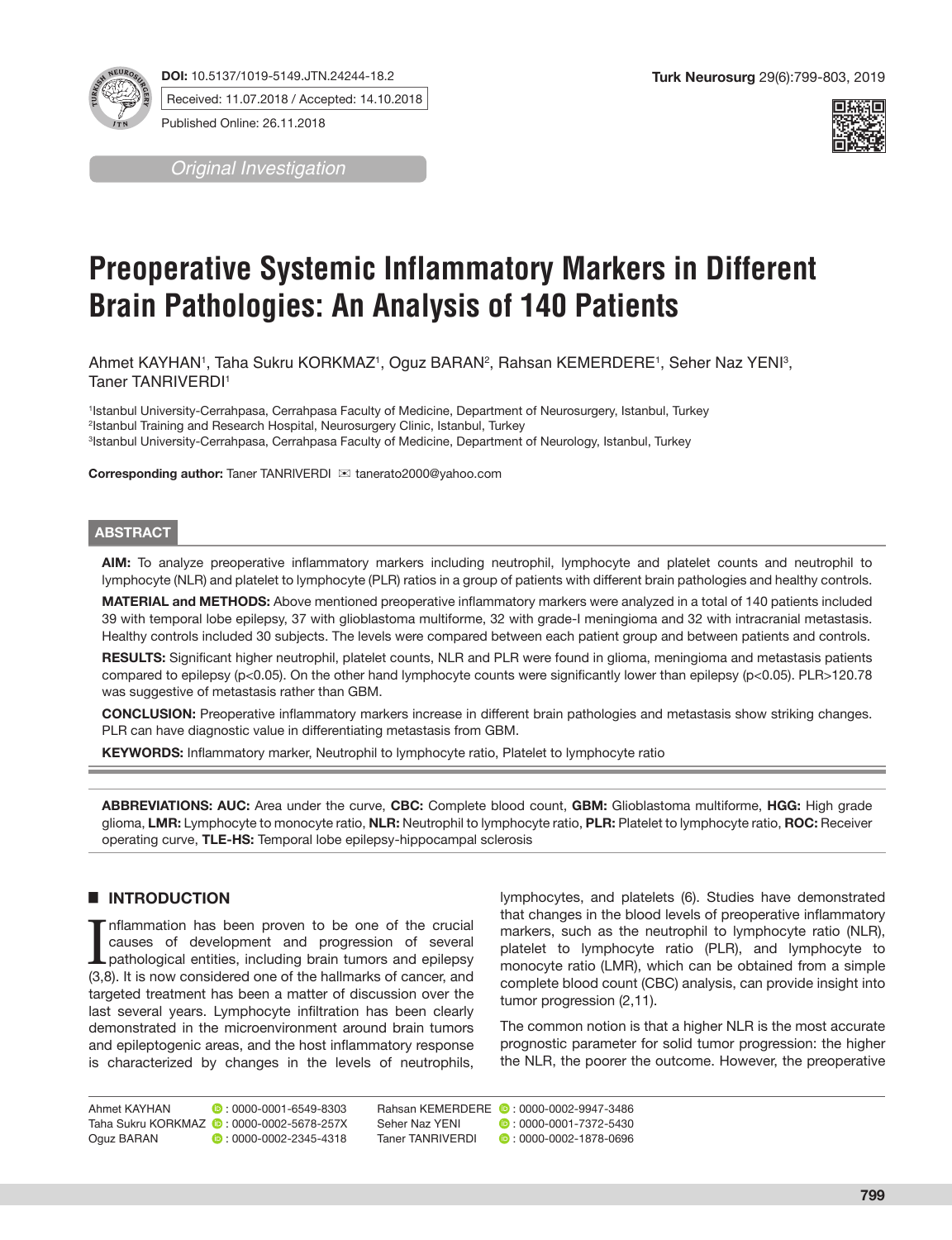systemic inflammatory markers mentioned above have been mostly studied in solid tumors, such as prostate (5), or gastrointestinal tumors (9), and there are only a limited number of studies in neurosurgical patients. Finding a biomarker with improved sensitivity and specificity is necessary in patients undergoing operation for solid tumors such as glioma or meningioma. Since obtaining peripheral blood before surgery is easy and inexpensive, the NLR, PLR, and LMR are attractive candidates, but it is necessary to further assess their usefulness in brain tumors.

The aim of the present study was to describe differences in the levels of several preoperative inflammatory markers among patients with temporal lobe epilepsy with hippocampal sclerosis (TLE-HS), glioblastoma multiforme (GBM), meningioma (grade I), intracranial metastasis, and healthy controls.

## █ **MATERIAL and METHODS**

#### **Study Population**

The medical records of patients newly diagnosed with TLE-HS, GBM, meningioma, or metastasis at two hospitals were collected and analyzed. Patients analyzed in this study were selected according to the following criteria: 1) GBM, grade I meningioma, or histologically proven metastasis according to the World Health Organization criteria, or TLE-HS histologically proven according to the International League Against Epilepsy criteria; 2) no prior chemotherapy or radiotherapy; 3) no hematological disease or infection; 4) complete data related to CBC; and 5) informed consent. A total of 140 patients were analyzed: 39 patients with TLE-HS, 37 with GBM, 32 with grade I meningioma, and 32 with intracranial metastasis. For the controls, we reviewed the records of 30 healthy patients who had undergone their annual health check. Our local ethics committee informed us that this retrospective data analysis does not need approval since this study did not include any data disclosing the patients' identities.

## **Data Collection**

Demographic, clinical, radiological, and histopathological data were retrieved from the patient medical records. After hospitalization, blood samples were taken for CBC and other tests, including hepatic function, serology, and electrolytes, as standard preoperative work-up. Neutrophil (10<sup>3</sup>/mm<sup>3</sup>), lymphocyte (10<sup>3</sup>/mm<sup>3</sup>), and platelet (10<sup>3</sup>/mm<sup>3</sup>) counts were recorded. The preoperative NLR (the absolute neutrophil count divided by the absolute lymphocyte count) and PLR (the absolute platelet count divided by the absolute lymphocyte count) were calculated.

#### **Statistical Analysis**

Statistical analysis was performed using SPSS version 22.0. Initially, the Kolmogorov-Smirnov test was performed to determine whether the variables were distributed normally. All data in this study were not subject to normal distribution, so non-parametric, Mann-Whitney U-test was used for comparisons between groups. Receiver operating characteristic curve analysis was performed to determine the area under the curve (AUC) for the NLR and PLR, which were used to determine diagnostic performance regarding GBM and metastasis. A probability value (p value) <0.05 was considered statistically significant.

## █ **RESULTS**

#### **Study Population**

A total of 170 subjects were finally analyzed in this study. There were 39 patients with TLE-HS, 37 with GBM, 32 with meningioma, 32 with metastasis, and 30 healthy controls. The TLE-HS group included 22 men (56.4%) and 17 women (43.6%), with a mean age of  $25.53 \pm 10.99$  years. All patients underwent epilepsy surgery and were diagnosed with HS. The glioma group consisted of 21 men (56.8%) and 16 women (43.2%), with a mean age of  $56.16 \pm 16.45$  years. All were histopathologically diagnosed with grade IV glioma (GBM). The meningioma group had 13 men (40.6%) and 19 women (59.4%), with a mean age of  $57.50 \pm 12.39$  years. All were diagnosed with grade I meningioma after surgery. The intracranial supratentorial metastasis group consisted of 21 men (65.6%) and 11 women (34.4%), with a mean age of 56.09  $\pm$  9.41 years. The last group was the control group, which included 16 healthy men (53.3%) and 14 healthy women (46.7%), with a mean age of  $32 \pm 10.8$  years.

#### **Comparison of Preoperative Inflammatory Markers Between Groups**

Table I shows a summary of the statistical analysis of preoperative inflammatory markers among the groups. As shown in Table I, there were significantly higher preoperative neutrophil counts and NLRs in the GBM, meningioma, and metastasis groups than in the control group. The PLRs in the GBM and metastasis groups were significantly higher than that in the control group. On the other hand, the lymphocyte counts were significantly lower in the GBM, meningioma, and metastasis groups than in the control group. Surprisingly, none of the parameters showed a significant difference between the TLE-HS and control groups. Neutrophil counts, the NLR, and the PLR were significantly higher in the GBM, meningioma, and metastasis groups than in the TLE-HS group. The metastasis group also had a significantly higher PLR compared to the GBM and meningioma groups. Again, surprisingly, there was no significant difference in platelet counts between the patient groups. A significantly lower lymphocyte count was found in the GBM, meningioma, and metastasis groups compared to the TLE-HS group.

Diagnostic efficacy was evaluated between the GBM and metastasis groups using the NLR and PLR (Figure 1 for the NLR and -2 for the PLR). The AUCs were 0.59 (95% confidence interval [CI] 0.46-0.73, p=0.17) for the NLR and 0.66 (95% CI 0.53-0.79, p=0.06) for the PLR. The cut-off point for the NLR was 2.63 with 71% sensitivity and 44% specificity. The cutoff point for the PLR was 120.78 with 84% sensitivity and 48% specificity. Our findings suggested that the PLR showed significantly better efficacy (diagnostic value) than the NLR in differentiating GBM from metastasis before surgery.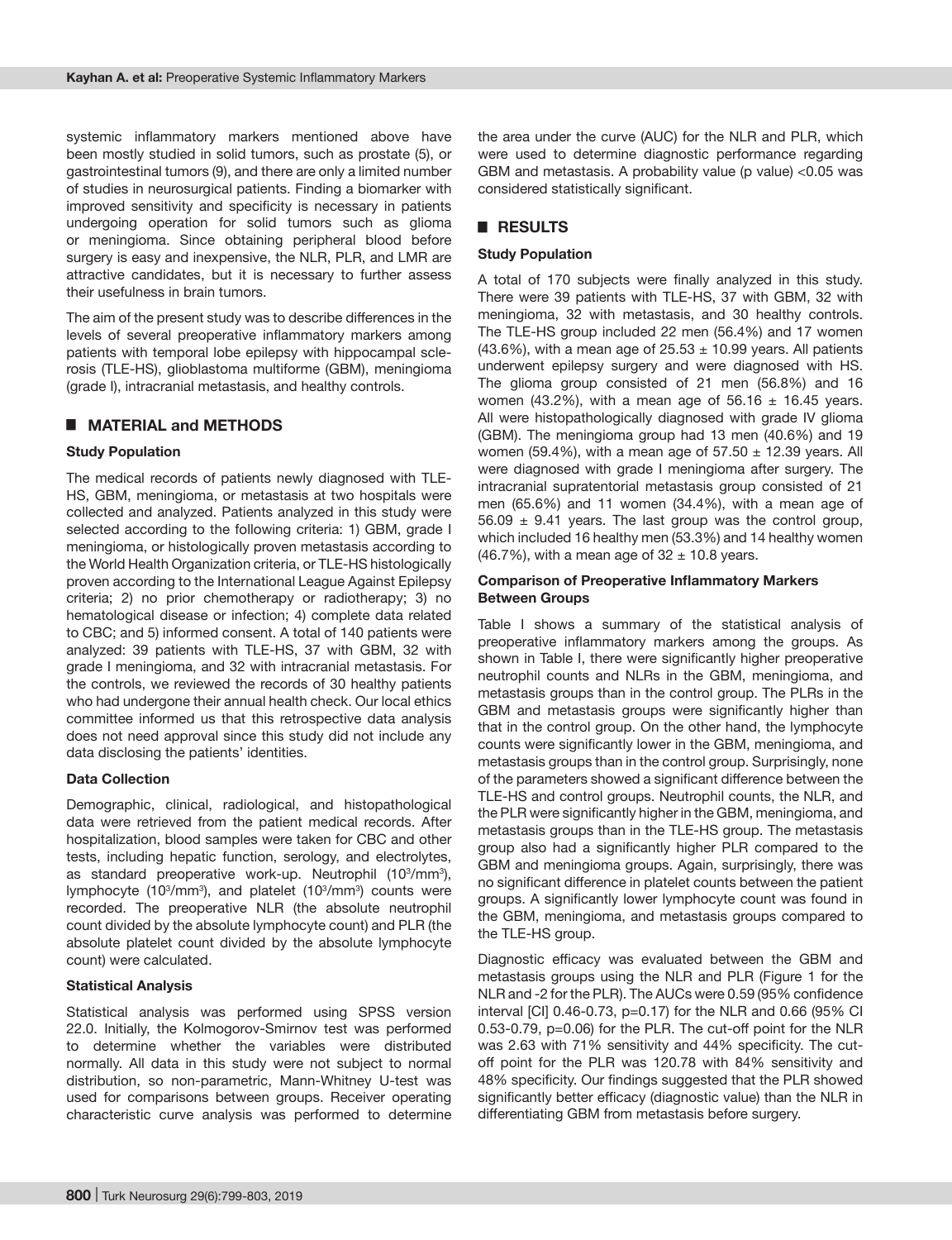## █ **DISCUSSION**

It has been well established that TLE, intracranial tumors such as glioma, and intracranial metastasis are closely correlated with chronic inflammation (3,8). The current literature underlines the role of systemic inflammatory markers, such as a high NLR and PLR and a low LMR, for detecting, staging,

and monitoring solid cancers, such as colorectal and prostate tumors (5,9). Unfortunately, little is known about their use in intracranial pathologies. A limited number of studies found that a high NLR and PLR are correlated with glioma grade and can be used as biomarkers of disease monitoring (2,7,11). Over the last 5 years, mounting evidence has indicated that an elevated NLR is associated with poor survival in patients

**Table I:** Statistical Summary of Preoperative Inflammatory Markers in the Groups

| <b>Parameters</b>           | <b>Neutrophils</b> | Lymphocytes      | <b>Platelets</b>  | <b>NLR</b>       | <b>PLR</b>          |
|-----------------------------|--------------------|------------------|-------------------|------------------|---------------------|
| <b>TLE</b>                  | $4.02 \pm 2.0$     | $2.27 \pm 0.8$   | $235.8 \pm 69.4$  | $1.92 \pm 1.1$   | $110.7 \pm 41.7$    |
| <b>GBM</b>                  | $6.28 \pm 2.2^*$   | $1.90 \pm 0.9*$  | $252.1 \pm 76.5$  | $4.12 \pm 2.5^*$ | $151.3 \pm 61.6^*$  |
| Mgm                         | $6.48 \pm 3.6*$    | $2.0 \pm 1.3*$   | $230.6 \pm 51.2*$ | $4.81 \pm 4.4*$  | $150.2 \pm 71.4$    |
| Met                         | $7.23 \pm 3.6^*$   | $1.63 \pm 0.7^*$ | $275.3 \pm 90.6$  | $5.88 \pm 4.8^*$ | $203.2 \pm 105.5^*$ |
| Control                     | $4.11 \pm 0.8$     | $2.36 \pm 0.5$   | $269.1 \pm 61.2$  | $1.81 \pm 0.5$   | $119.0 \pm 35.3$    |
| Statistical comparisons (p) |                    |                  |                   |                  |                     |
| <b>TLE/GBM</b>              | 0.00001            | 0.03             | <b>NS</b>         | 0.00001          | 0.007               |
| TLE/Mgm                     | 0.001              | 0.03             | <b>NS</b>         | 0.001            | 0.02                |
| <b>TLE/Met</b>              | 0.00001            | 0.002            | <b>NS</b>         | 0.00001          | 0.00001             |
| GBM/Mgm                     | <b>NS</b>          | <b>NS</b>        | <b>NS</b>         | <b>NS</b>        | <b>NS</b>           |
| GBM/Met                     | <b>NS</b>          | <b>NS</b>        | <b>NS</b>         | <b>NS</b>        | 0.01                |
| Mgm/Met                     | <b>NS</b>          | <b>NS</b>        | <b>NS</b>         | <b>NS</b>        | 0.03                |

*Values are given as mean ± standard deviation.*

*\* p<0.05, compared to healthy controls.*

*GBM: Glioblastoma Multiforme, Met: Metastasis, Mgm: Meningioma, NLR: Neutrophil-lymphocyte ratio, NS: Not significant, PLR: Plateletlymphocyte ratio.*



**Figure 1:** Diagnostic efficacy of NLR for differentiating GBM from metastasis. The AUC is 0.59 (95 % CI 0.46-0.73) and p=0.17.



**Figure 2:** Diagnostic efficacy of PLR for differentiating GBM from metastasis. The AUC is 0.66 (95 % CI 0.53-0.79) and p=0.06.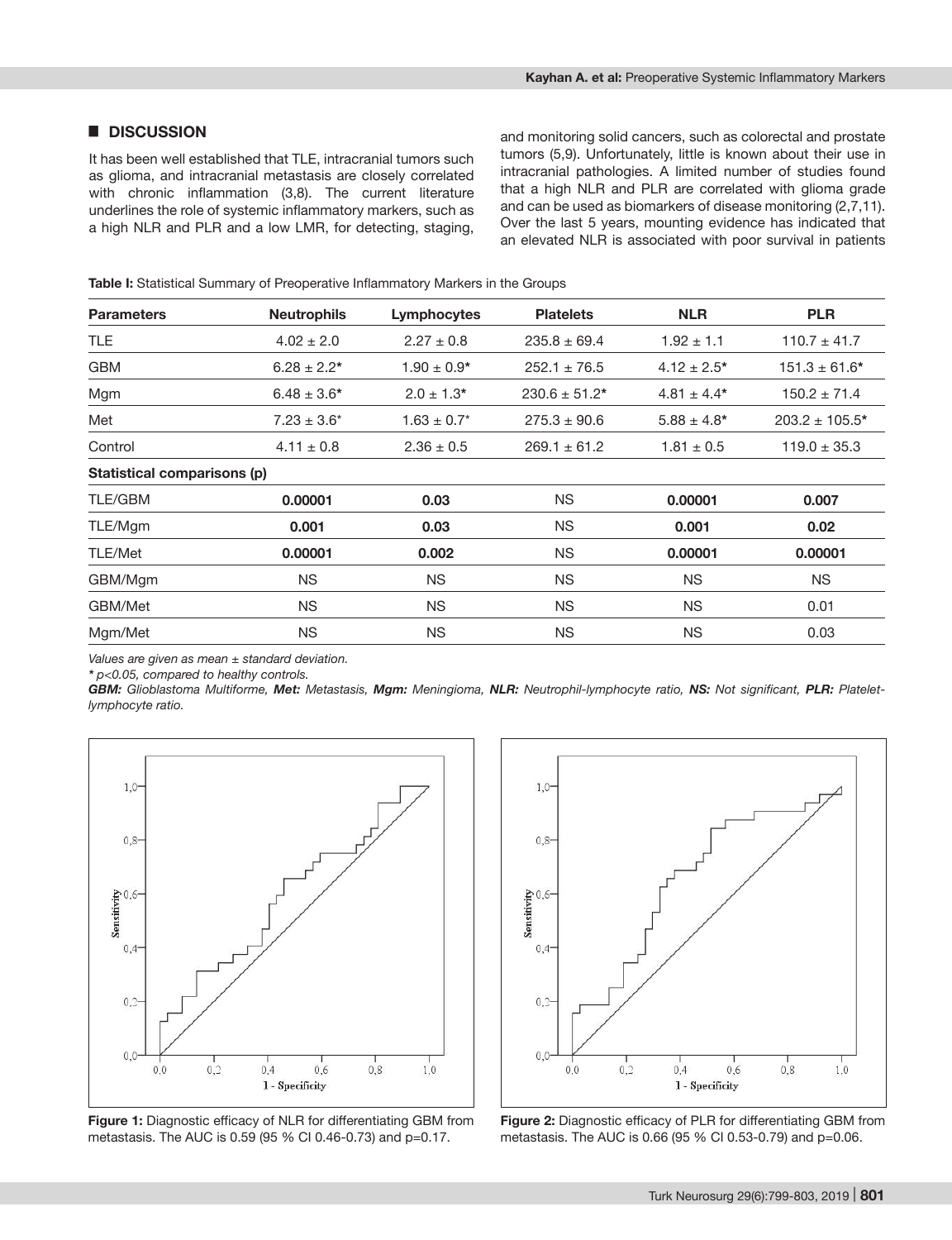with high grade glioma (HGG), and, moreover, an NLR>4 prior to second surgery in patients with HGG is a poor prognostic factor (7). In addition to the NLR, which is the most studied parameter in intracranial malignancies, use of the PLR and LMR as prognostic markers has also been examined. A higher PLR and a lower LMR have been shown to be associated with poor outcomes in patients with HGG (11). A recent study underlined that a high NLR demonstrated the highest accuracy in predicting GBM over other intracranial pathologies, such as meningiomas, acoustic neuromas, and non-lesional epilepsy, and healthy subjects (11). Moreover, the authors found that using a combination of the NLR and the LMR may be a useful marker for GBM diagnosis and in differentiating GBM from meningioma or acoustic neuroma (11).

Studies regarding preoperative inflammatory markers have focused mainly on gliomas, and only one report analyzed preoperative inflammatory markers in different intracranial pathologies (11). Some of our results supported the study by Zheng et al. (11), in that the preoperative serum neutrophil and lymphocyte counts were found to be significantly higher and lower, respectively, in patients with GBM, meningioma, and metastasis than in healthy controls. The NLR was significantly higher in patients with these pathologies. Higher neutrophil counts and lower lymphocyte counts suggest neutrophildependent inflammatory reactions and decreased lymphocyte-dependent anti-tumor immune response (1,10,11). As expected, the TLE group was not significantly different from the healthy controls with regard to any of the preoperative inflammatory markers. This finding was expected because inflammation is not as severe in TLE as in glioma or metastasis. One of the most striking findings in the current study was that inflammatory reactions were more severe in patients with metastasis compared to patients with TLE, meningioma, and GBM. The highest neutrophil counts, platelet counts, NLR, and PLR and the lowest lymphocytes counts were found in patients with metastasis. These findings were expected because patients with intracranial metastasis have primary tumors such as lung or breast. However, no significant difference was found between patients with metastasis and those with meningioma with respect to neutrophil counts, lymphocyte counts, platelet counts, or the NLR, which was unexpected and contrary to results in the current literature (11). This may be due to the fact that we included a smaller number of patients in each group. In this study we especially wondered whether the NLR or PLR have diagnostic value in differentiating metastasis from GBM or vice versa. Neurosurgeons sometimes have difficulty differentiating GBM from metastasis using current neuroimaging studies, such as magnetic resonance imaging (MRI), prior to surgery. It has been clearly demonstrated that even advanced MRI provides only 50% to 80% diagnostic specificity for differential diagnosis of GBM from metastasis (4). Therefore, the preoperative NLR or PLR can provide additional information to aid in the differential diagnosis of GBM from metastasis. In this study, we focused on the difference between GBM and metastasis regarding the NLR and PLR. Our results demonstrated that the PLR, but not the NLR, may be a useful marker for differentiating GBM from metastasis before surgery. The AUC was 0.66 with a p value of 0.06, and the cut-off point was found to be 120.78.

Although the numbers of patients with GBM and metastasis in this study were small, the test sensitivity and specificity were found to be 84% and 48%, respectively. We strongly encourage future studies with a larger cohort of patients with GBM and metastasis to analyze the diagnostic accuracy of these ratios.

### **Limitations**

There are several limitations to this study. First, this is a retrospective data analysis, and some bias may have occurred during data retrieval. Second, our sample consisted of a relatively small number of patients, and future studies with a larger cohort of patients are needed to confirm our results.

# █ **CONCLUSION**

We demonstrated that a higher preoperative PLR could be used as a biomarker in differentiating GBM from intracranial metastasis, although the test showed high sensitivity (84%) and low specificity (48%). We believe that future studies with a larger patient sample may increase the test specificity. Our findings showed that a PLR>120.78 could indicate metastasis rather than GBM.

## █ **ACKNOWLEDGEMENTS**

The greatest acknowledgement is to the patients and their families, for their great help and collaboration.

## █ **REFERENCES**

- 1. Gregory AD, Houghton AM: Tumor-associated neutrophils: New targets for cancer therapy. Cancer Res 71:2411-2416, 2011
- 2. Han S, Yang L, Qingchang L, Zhonghua L, Haipei H, Anhua W: Pre-treatment neutrophil-to-lymphocyte ratio is associated with neutrophil and T-cell infiltration and predicts clinical outcome in patients with glioblastoma. BMJ Cancer 15:617- 626, 2015
- 3. Hanahan D, Weinberg RA: Hallmarks of cancer: The next generation. Cell 144:646-674, 2011
- 4. Hochberg FH, Atai NA, Gonda D, Hughes MS, Mawajje B, Balaj L, Carter RS: Glioma diagnostics and biomarkers: An ongoing challenge in the field of medicine and science. Expert Rev Mol Diagn 14:439-452, 2014
- 5. Kawahara T, Fukui S, Sakamaki K, Ito Y, Ito H, Kobayashi N, Izumi K, Yokomizo Y, Miyoshi Y, Makiyama K, Nakaigawa N, Yamanaka T, Yao M, Miyamoto H, Uemura H: Neutrophilto-lymphocyte ratio predicts prostatic carcinoma in men undergoing needle biopsy. Oncotarget 31:32169-32176, 2015
- 6. Mantovani A, Bottazzi B, Colotta F, Sozzani S, Ruco L: The origin and function of tumor-associated macrophages. Immunol Today 13: 265-270, 1992
- 7. McNamara MG, Lwin Z, Jiang H, Templeton AJ, Zadeh G, Bernstein M, Chung C, Millar BA, Laperriere N, Mason WP: Factors impacting survival following second surgery in patients with glioblastoma in the temazolamide treatment era, incorporating neutrophil/lymphocyte ratio and time to first progression. J Neurooncol 117: 147-152, 2014